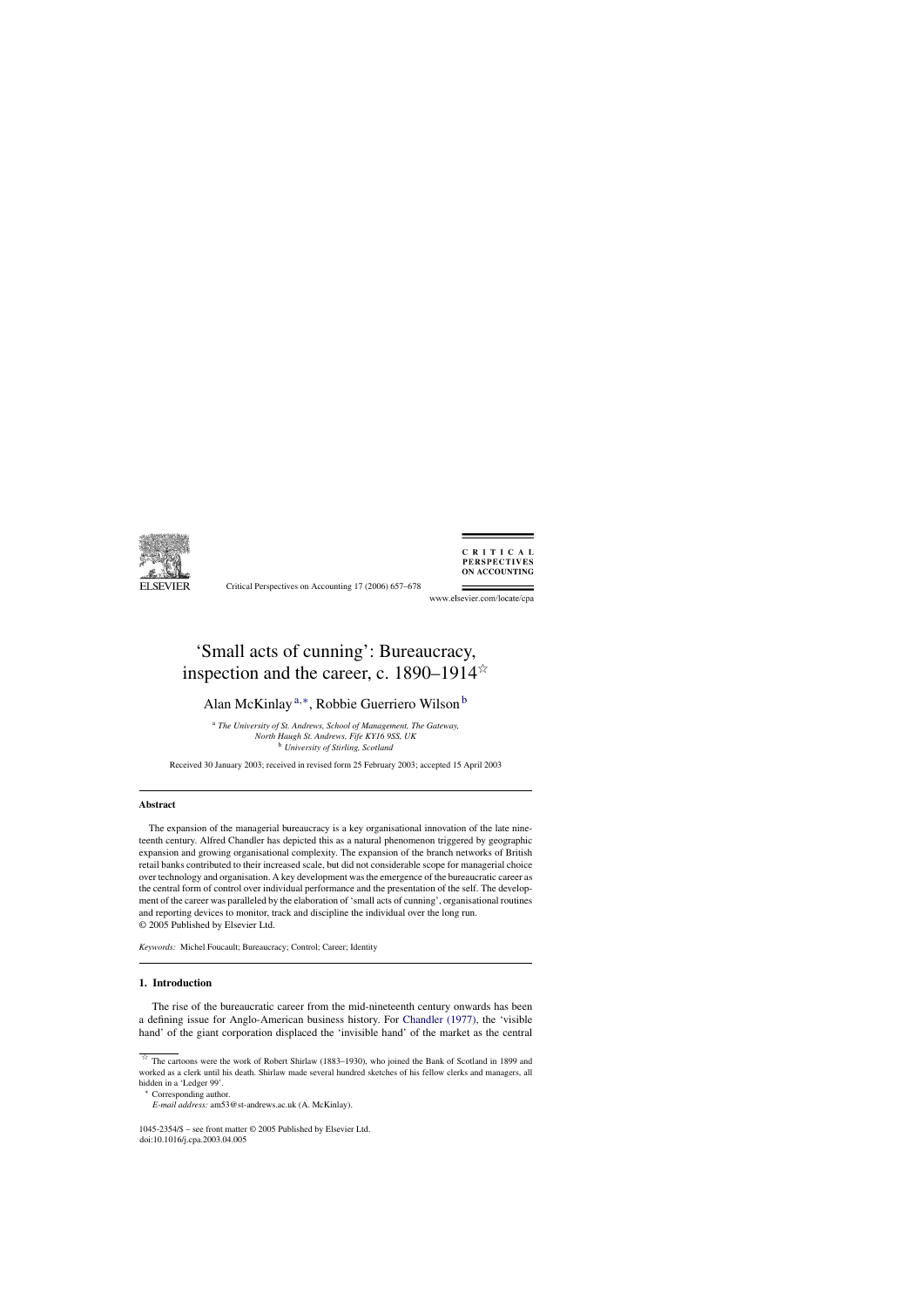coordinating mechanism of modern capitalism by the early twentieth century. As the sheer volume of economic transactions swamped the market mechanism so administrative coordination prevailed. Foucauldian analyses have identified the preconditions of the managerial bureaucracy in the slow growth of unremarkable accounting controls from the early nineteenth century onwards (see, inter alia, [Miller and O'Leary, 1987\).](#page--1-0) [Savage \(1998\)](#page--1-0) identified the development of the bureaucratic career as the first truly 'modern' attempt to address the problem of industrial discipline. The great railway firms of nineteenth century Britain with their geographically dispersed workforces made face-to-face management control difficult and expensive to sustain. Promotion through elaborate job ladders was the incentive for employee self-control, an organisational innovation that triggered the development of centralised personnel record systems to monitor and compare individual career paths [\(Grey,](#page--1-0) [1994; Townley, 1995\).](#page--1-0) We have used Savage's path-breaking research as the starting-point for our investigation of the emergence of the career as a central feature of the experience of Victorian clerks. Here we focus on the regulation of everyday social processes; not the limit experiences of total institutions, but the governance of the mundane.

We begin by sketching the bureaucratisation and hesitant mechanisation of the clerical labour process in the late nineteenth century. Our focus is on the banking sector, particularly the development of an internal labour market in the Bank of Scotland. We then turn to the notion of the career and the institutional mechanisms that policed the depth of an individual's self-regulation: the inspection system. The inspection system turned upon central monitoring of procedures and maintaining detailed staff ledgers, recording task competence and inferring attitudes from behaviour. The inspection system was the mechanism by which the individual was rendered visible as an employee [\(Miller and O'Leary, 1987\).](#page--1-0) The individual was now exposed to new forms of administration, management and raised expectations of self-management. Inspection remained a descriptive, linguistic system for many decades and was not 'rapidly superseded or at the very least accompanied by traces' of ordinal, scalar representations (see [Rose, 1988,](#page--1-0) p. 190). To be rendered visible was not necessarily to be made calculable; to be made calculable did not necessarily result in the individual being completely ensnared by instrumental reason.

### **2. Rationalising the manual bureaucracy**

The banks were characteristic of large scale clerical organisations in their development and refinement of manual bureaucracies from the second half of the nineteenth century. Only in the inter-war period did the economic benefit of large-scale office mechanisation become so significant as to be irresistible. Before 1914 large scale data processing was performed in *manual* bureaucracies in which specialised clerks recorded transactions in ledgers, forms and correspondence, by hand [\(Campbell-Kelly, 1998,](#page--1-0) p. 1). Despite the bank's growing scale, before 1914 the clerical labour process for most clerks was physically and socially intimate and often conducted in a cramped office. Employees were necessarily under the close watch of their colleagues and seldom far from management scrutiny. Such close monitoring was inevitably personal and continuous and did not have to rely on abstract, proxy methods of measuring the clerical workload or staff attitudes. Management turned on the maintenance of hierarchy and the daily consolidation of deference. Collegiality was highly prized but was